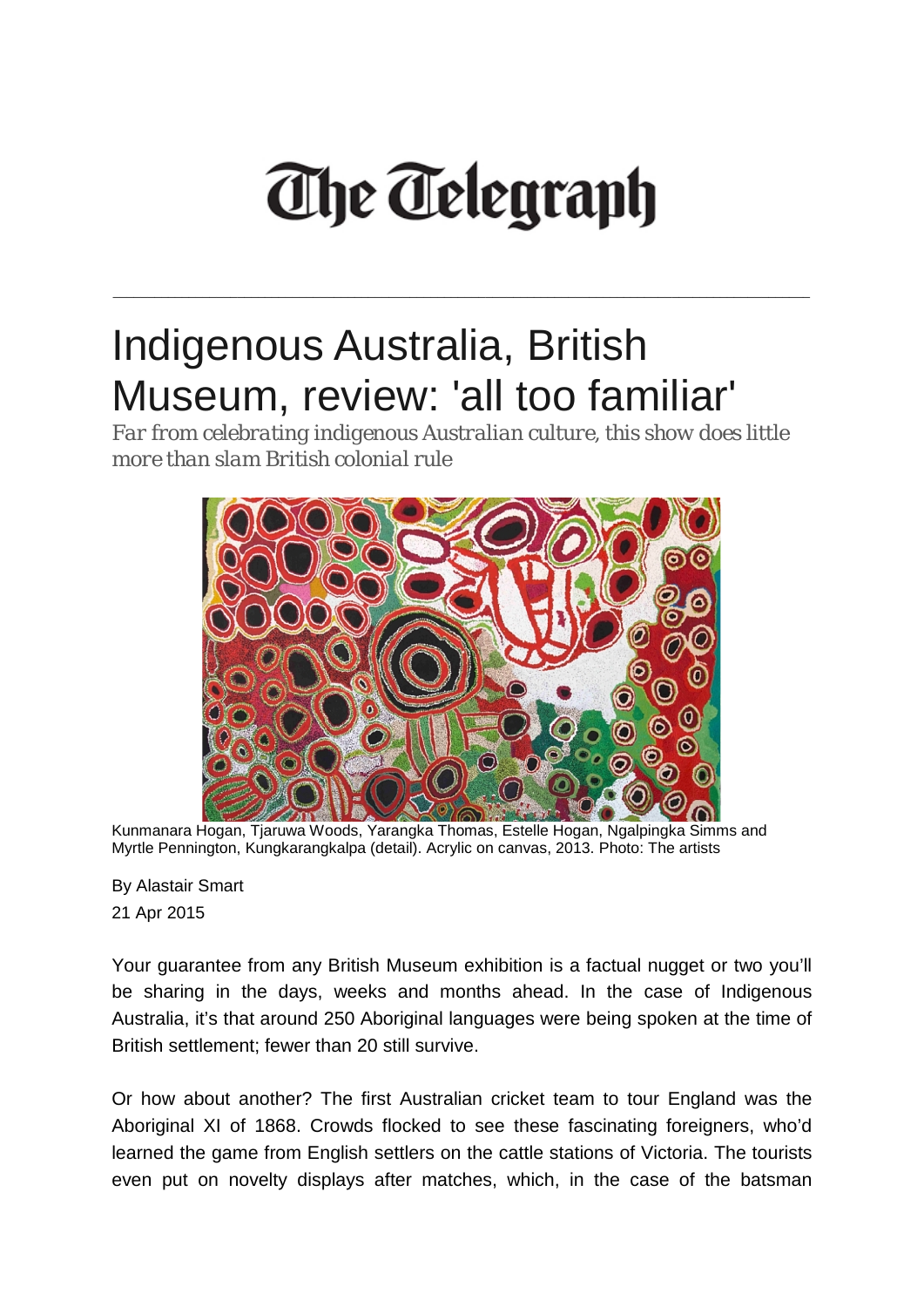Jungunjinuke, meant warding off cricket balls hurled at him from close quarters, using his personal "leangle" (war club).



Club belonging to Jungunjinuke, member of the first Australian cricket team to tour the United Kingdom in 1868

This exhibition is the BM's first major show on indigenous Australia in 50 years. Its aim is to showcase that land's historical diversity and remind us that the term Aborigine is actually unhelpful, suggesting as it does a backward, monolithic people. In swamp regions like the Arafura, in the Northern Territory, sophisticated canoes were developed - like the flat-bottomed bark on display, its pointed nose designed to help manoeuvre through dense, surface-level grasses.

Stone was also vital, for the manufacture of spearheads, grindstones and axes, the Mount William stone quarry near Melbourne being a major national source. And, judging by the pendants and necklaces on show, pearl shell was highly prized, far beyond the Kimberley coast from where it came.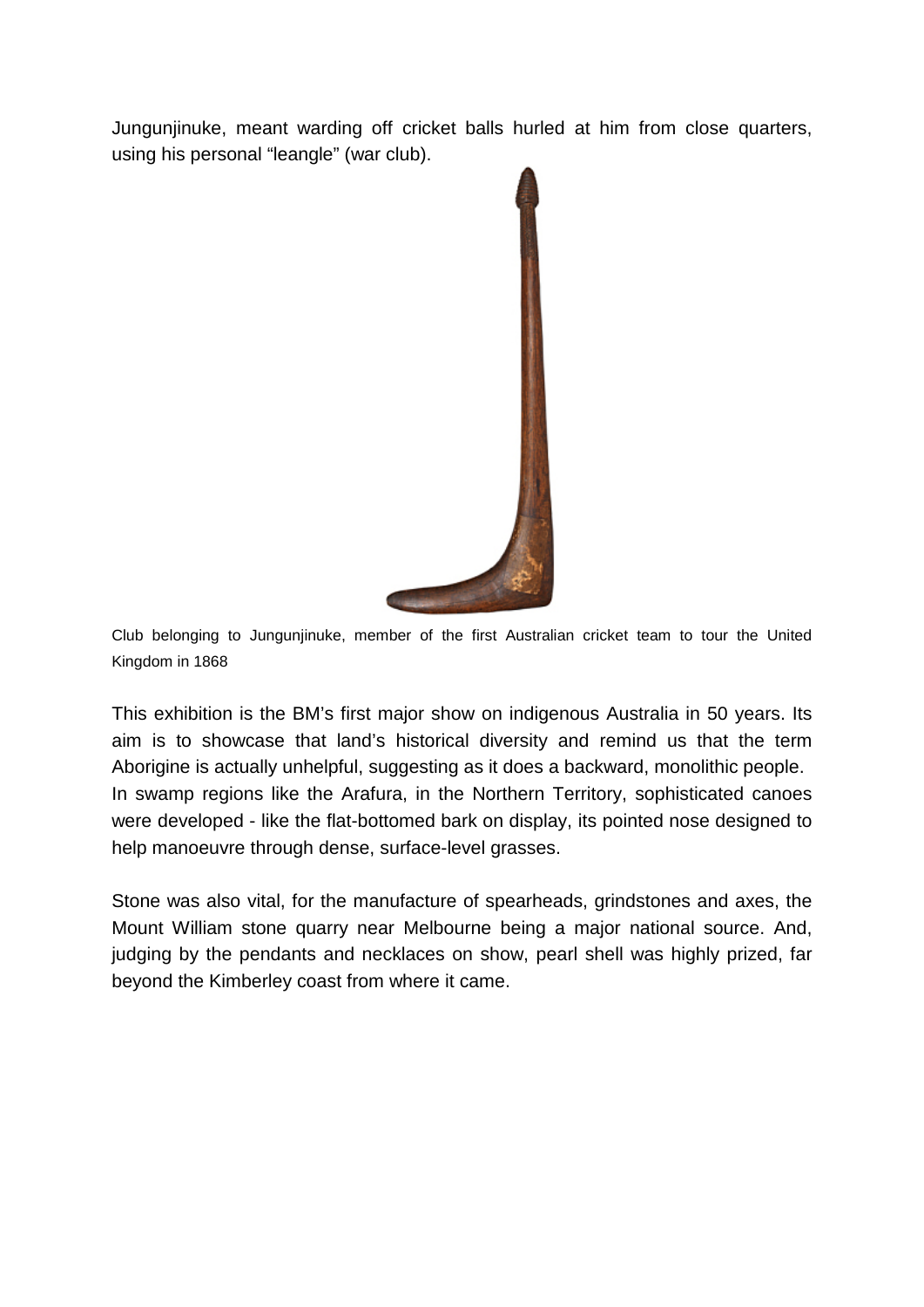

Pearl shell pendant with dancing figures, Kimberley region, Western Australia (TRUSTEES OF THE BRITISH MUSEUM)

What begins to emerge is a complex, varied land with multiple trading connections – and a profound relationship with nature. Clearly the British settlers who declared Australia "terra nullius" - a land belonging to no one - were off the mark. Their declaration does, however, help explain one of the flaws of this exhibition. The indigenous Australians didn't boast grand buildings, monuments or sculptures to awe the coloniser upon arrival. There was, instead of "civilisation", just a boundless landscape.

By the mid-19th century, this was interpreted according to the prevailing theories of social Darwinism: that white man was superior to black. Today, by contrast, it means an exhibition without aesthetic thrill. For all the importance of scholarship and research, an exhibition is ultimately only as strong as its exhibits. And, alas, the works in the precolonial section of this show aren't visually arresting.

Australia has a rich artistic tradition: one dating back 50,000 years, in fact. But works tended to be ephemeral, created on sand, trees or people's bodies. And the notable exceptions – prehistoric rock paintings – remain in situ on the rocks Down Under.

All this, perhaps, is why so much attention is devoted to Captain Cook's landing at Botany Bay in 1770 and its aftermath: a period replete with artistic documents, and better known in the West because of the British connection.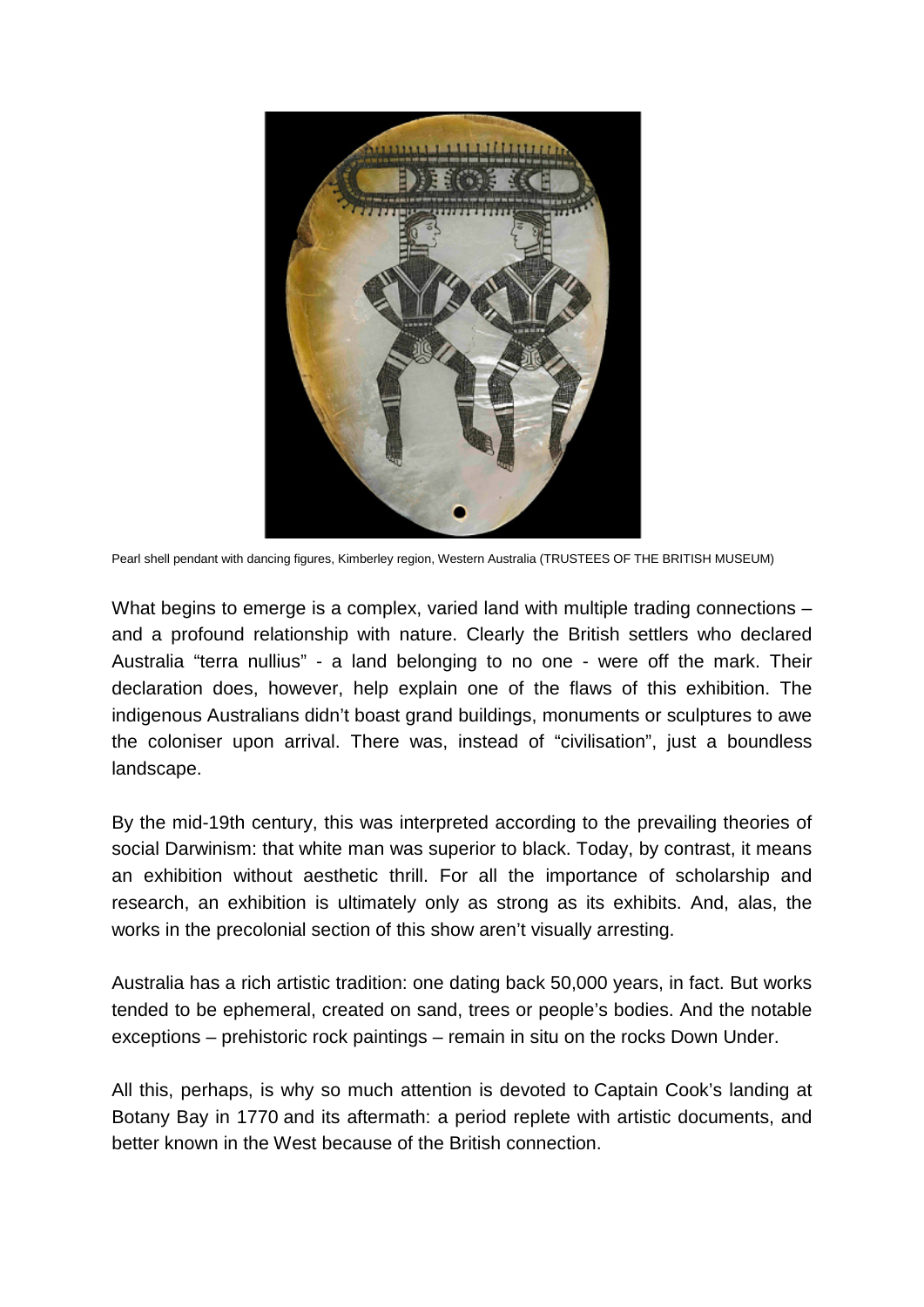Here we see the fishermen's spears Cook confiscated from the first locals he met on Australian shore (wrongly thinking them to be poison-tipped). Alongside them is an eerie watercolour by one of his crew of the same locals in their canoes fishing with those same spears.



James Cook with the Declaration, Vincent Namatjira, 2014

Also on show is one of the "proclamation boards" hung from trees in 19th-century Tasmania, in a bid by Governor George Arthur to break the language barrier and communicate with hostile locals. In cartoon-style strips, it depicts idealised images of friendship and equality between colonisers and colonised. The gap between ideals and reality, though, was wide. The Black War of 1825-31 left Tasmania's Aboriginal population on the verge of extinction.

To focus so much on the colonial, though, has obvious drawbacks: it gives undue weight to nine generations of Australians, at the expense of the 2,800 generations before them, and props up the hoary notion that the fundamental moment of Australian history was Cook's arrival.

Recent discoveries in archaeology and radiocarbon dating suggest differently. Surely the first settlers' arrival from Indonesia 60,000 years ago was more momentous; likewise, the great sea-rising that later created the landmass we know today, severed from Tasmania and Papua New Guinea and complete with Great Barrier Reef.